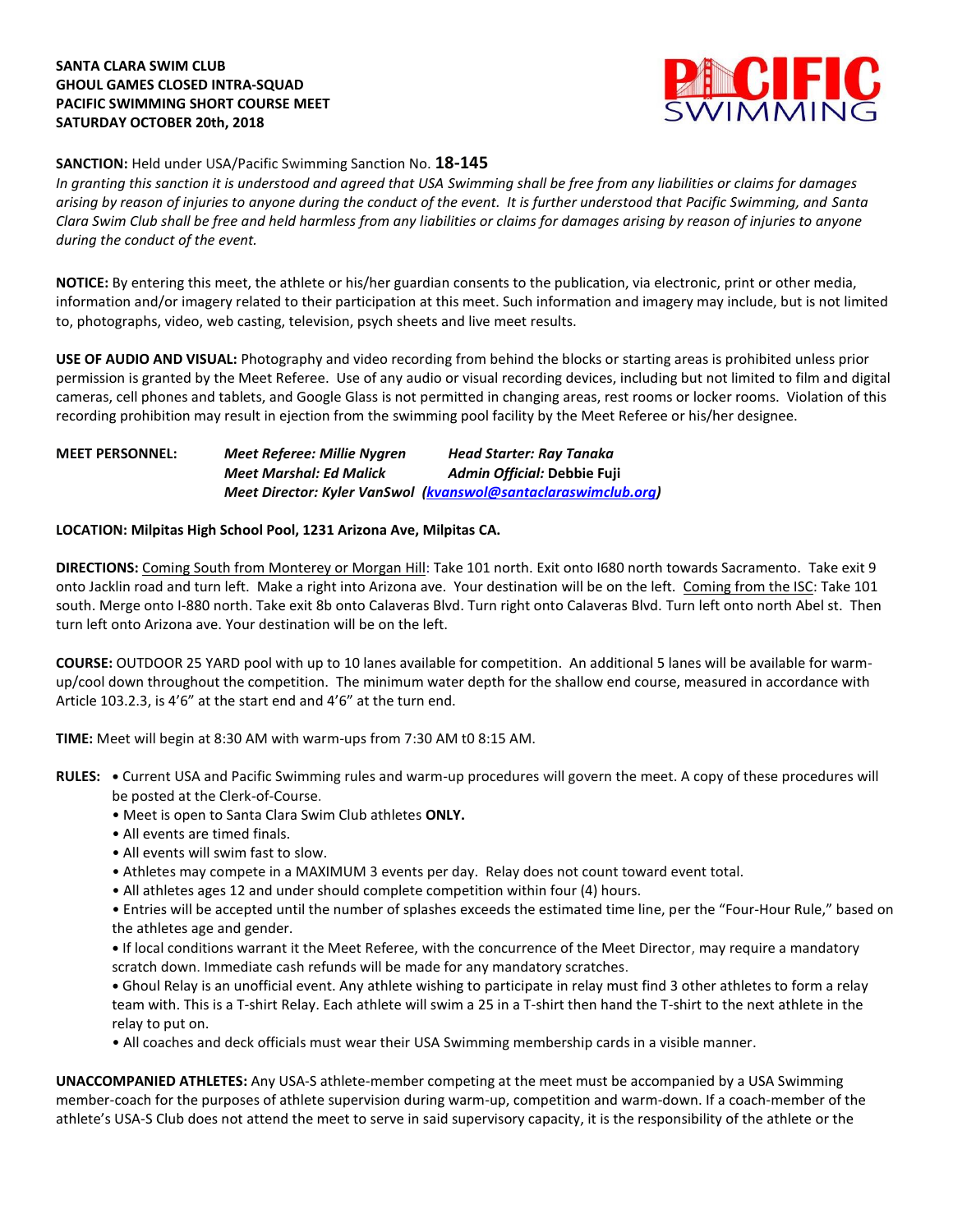athlete's legal guardian to arrange for supervision by a USA-S member-coach. The Meet Director or Meet Referee may assist the athlete in making arrangements for such supervision; however, it is recommended that such arrangements be made in advance of the meet by the athlete's USA-S Club Member-Coach.

**RACING STARTS:** Athletes must be certified by a USA-S member-coach as being proficient in performing a racing start or must start the race in the water. It is the responsibility of the athlete or the athlete's legal guardian to ensure compliance with this requirement.

**RESTRICTIONS:** • Smoking and the use of other tobacco products is prohibited on the pool deck, in the locker rooms, in spectator

- seating, on standing areas and in all areas used by athletes, during the meet and during warm-up periods.
- Sale and use of alcoholic beverages is prohibited in all areas of the meet venue.
- No glass containers are allowed in the meet venue.
- No propane heater is permitted except for snack bar/meet operations.
- All shelters must be properly secured.
- Changing into or out of swimsuits other than in locker rooms or other designated areas is prohibited.

• Destructive devices, to include but not limited to, explosive devices and equipment, firearms (open or concealed), blades, knives, mace, stun guns and blunt objects are strictly prohibited in the swimming facility and its surrounding areas. If observed, the Meet Referee or his/her designee may ask that these devices be stored safely away from the public or removed from the facility. Noncompliance may result in the reporting to law enforcement authorities and ejection from the facility. Law enforcement officers (LEO) are exempt per applicable laws.

• Operation of a drone, or any other flying apparatus, is prohibited over the venue (pools, athlete/coach areas, spectator areas and open ceiling locker rooms) any time athletes, coaches, officials and/or spectators are present.

**ELIGIBILITY:** • Athletes must be current members of USA-S and enter their name and registration number on the meet entry card as they are shown on their Registration Card. If this is not done, it may be difficult to match the athlete with the registration and times database. The meet host will check all athlete registrations against the SWIMS database and if not found to be registered, the Meet Director shall accept the registration at the meet (a \$10 surcharge will be added to the regular registration fee). Duplicate registrations will be refunded by mail.

- This is a closed meet open to SCSC athletes only.
- Entries with **"**NO TIME" will be accepted

• Entry times submitted for this meet will be checked against a computer database and may be changed in accordance with Pacific Swimming Entry Time Verification Procedures.

• Disabled athletes are welcome to attend this meet and should contact the Meet Director or Meet Referee regarding any special accommodations on entry times and seeding per Pacific Swimming policy.

• Athletes 19 years of age and over may compete in the meet for time only, no awards. Such athletes must have met standards for the 17-18 age group.

• The athlete's age will be the age of the athlete on the first day of the meet.

**ENTRY FEES:** \$35 per athlete. Entry fee includes a special edition SCSC swim cap.

**ONLINE ENTRIES:** To enter online go to <https://ome.swimconnection.com/meets> and select Ghoul Games to receive an immediate entry confirmation. This method requires payment by credit card. Swim Connection, LLC charges a processing fee for this service, equal to \$1 per athlete plus 5% of the total Entry Fees. Please note that the processing fee is a separate fee from the Entry Fees. If you do not wish to pay the processing fee, enter the meet using a mail entry. Entering online is a convenience, is completely voluntary, and is in no way required or expected of an athlete by Pacific Swimming. Online entries will be accepted through Sunday, October 14th at 11:59pm or once the entry cap is reached. Late entries will not be accepted.

### **MAILED OR HAND DELIVERED ENTRIES**: Will not be accepted.

**CHECK-IN:** The meet will be pre-seeded; there will be no check-in.

**SCRATCHES:** Any athletes not reporting for or competing in an individual timed final event that they have entered shall not be penalized.

**AWARDS:** Heat winner prizes will be handed out.